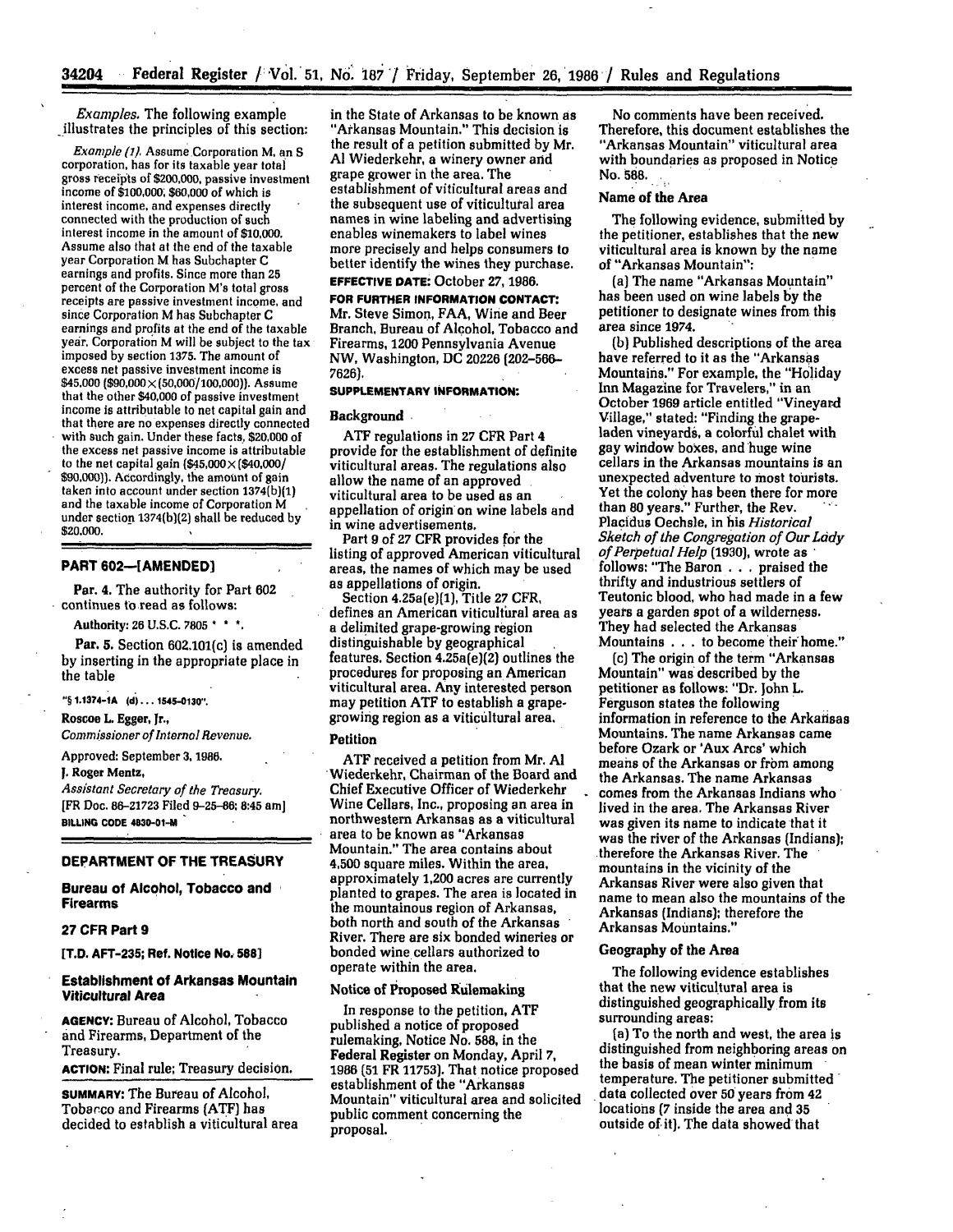locations to the north and west of the area regularly experience significantly colder mean winter minimum temperatures. According to Professor Justin R. Morris of the University of Arkansas Division of Agriculture, this distinction "is due to the effects of the mountains." The protective effects of the Arkansas mountains were described **by,** the petitioner, quoting at length from *Natural Resources of the State of Arkansas* **(1869) by** James M. Lewis. In that book, Mr. Lewis claimed that protection from cold northern weather is due to the fact that the Ozark and Ouachita Mountains range east and west, rather than north and south (as within the Appalachians, for example).<br>Consequently, Mr. Lewis said, the mountains provide shelter from violent winds and sudden changes in temperature coming from the north;

**(b)** To the east, the data is ambiguous as to the existence of a temperature difference as described above. However, the eastern boundary does correspond approximately to a topographical change, where the Boston and Ouachita Mountains begin their descent to the alluvial plain of the Mississippi River. This topographical change is reflected in a change in the character of the soil; for instance, the Leadville-Taft soils begin to occur much more frequently; and, within the Linker and Mountainburg soils, there is an increasing predominance of the Linker variety and a corresponding drop-off in the Mountainburg.

(c) To the south, the boundary of the area delineates the extent of "soil types suitable for grape production" (according to Professor Morris). Additionally, Professor Morris stated, **"All** areas south of the Arkansas Mountain area would be considered in the Pierce's disease region and in these areas, the *Vitis rotundifolia* are best adapted since they are resistant or tolerant to Pierce's disease." Pierce's disease is a vine-destroying disease,' associated with warm climates, which attacks vines of the *Vitis vinifera* species (the species from which most of the world's wines are produced). *Vitis vinifera* is grown in the Arkansas Mountain area, but has not been grown successfully in the region to the south of **it.**

# Boundaries of the Area

The boundaries of the new viticultural area are found on two **U.S.G.S** maps in the scale of **1:250,000,** titled Russellville, Arkansas, and Fort Smith, Arkansas-Oklahoma. The boundaries are as described in new **§ 9.112,** which is added to regulations **by** this Treasury decision.

The "Arkansas Mountain" boundaries entirely enclose the approved "Altus" viticultural area. Further, the "Arkansas Mountain" area is itself entirely enclosed within the approved "Ozark Mountain" area. In establishing a viticultural area based on geographical features which affect viticultural features, **ATF** recognizes that the distinctions between a smaller area and its surroundings are more refined than the differences between a larger area and its surroundings. It is possible for a large viticultural area to contain approved viticultural areas, if each area fulfills the requirements for establishment of a viticultural area.

# **Miscellaneous**

**ATF** does not want to'give the impression **by** approving "Arkansas Mountain" as a viticultural area that it is approving or endorsing **the** quality of the wine from this area. **ATF** is approving this area as being distinct but not better than other areas. **By** approving this area, ATF will allow wine producers to claim a distinction on labels and advertisements as to the origin of the grapes. Any'commercial advantage can only come'from consumer acceptance of "Arkansas Mountain" wines.

#### Regulatory Flexibility Act

The provisions of the Regulatory Flexibility Act relating to a final regulatory flexibility analysis **(5 U.S.C.** 604) are not applicable to this final rule, because it will not have a significant economic impact on a substantial number of small entities. The final rule is not expected to have significant secondary or incidental effects-on a substantial number of small entities. Further, the final rule.will not impose, or otherwise cause, a significant increase in the reporting, recordkeeping, or other compliance burdens on a substantial number of small entities.

Accordingly, it is hereby certified under the provisions of section **3** of the Regulatory Flexibility Act **(5** U.S.C. **605(b))** that'this final rule will not have a significant economic impact on a substantial number of small entities.

#### **Executive** Order **12291**

In compliance with Executive Order 12291 of Feb. **17, 1981,** the Bureau has determined that this final rule is not a major rule since it will not result in:

(a) An annual effect on the economy of **\$100** million or more;

**(b)** A major increase in costs or prices for consumers, individual industries, Federal, State, or local government agencies, or geographical regions; or

(c) Significant adverse effects on competition, employment, investment, productivity, or on the ability of United States-based enterprises to compete with foreign-based enterprises in domestic or export markets.

## **Paperwork Reduction Act**

The provisions of the Paperwork Reduction Act of **1980,** Pub. **L..96-511,** 44 **U.S.C.** Chapter **35,** and its implementing regulations, **5** CFR Part **1320,** do not apply to this final rule, because no requirement to collect information is imposed.

### List of Subjects in **27** CFR Part **9**

Administrative practice and procedures, Consumer protection, Viticultural areas, Wine. **-**

# **Drafting Information -**

The principal author of this document is Steve Simon, **FAA,** Wine and Beer Branch, Bureau of Alcohol, Tobacco and Firearms.

#### **Issuance**

Accordingly, **27** CFR Part **9** is amended as follovs:

# **PART 9--AMERICAN VITICULTURAL AREAS**

Paragraph **A.** The authority citation for Part **9** continues to read as follows:

Authority: **V7 U.S.C.** 205.

**Par.** B. The table of sections in **27** CFR Part **9,** Subpart **C,** is revised to add **the** title of § **9.112,** to read as follows:

Subpart C-Approved American Viticultural Areas

Sec.  $\bullet$ 

> **9.112** Arkansas Mountain.  $\star$   $\sim$   $\star$

Par. **C.** Subpart **C** of **27** CFR Part **9** is amended **by** adding § **9.112,** which reads as **follows:**

## **§ 9.112** Arkansas Mountain.

*(a) Name.* The'name of the viticultural area described in this section is "Arkansas Mountain."

*(b) Approved maps.* The appropriate maps for determining the boundary of the Arkansas Mountain viticultural area are two **U.S.G.S.** maps, titled: **'**

**(1)** Russellville, Arkansas, **1:250,000** series compiled in 1954.

(2) Fort Smith, Arkansas-Oklahoma, 1:250,000 series, **1978.**

(c) *Boundary-{1) General.* The Arkansas Mountain viticultural area is located in northwestern Arkansas. Starting at the point where Frog Bayou converges with the Arkansas River, near